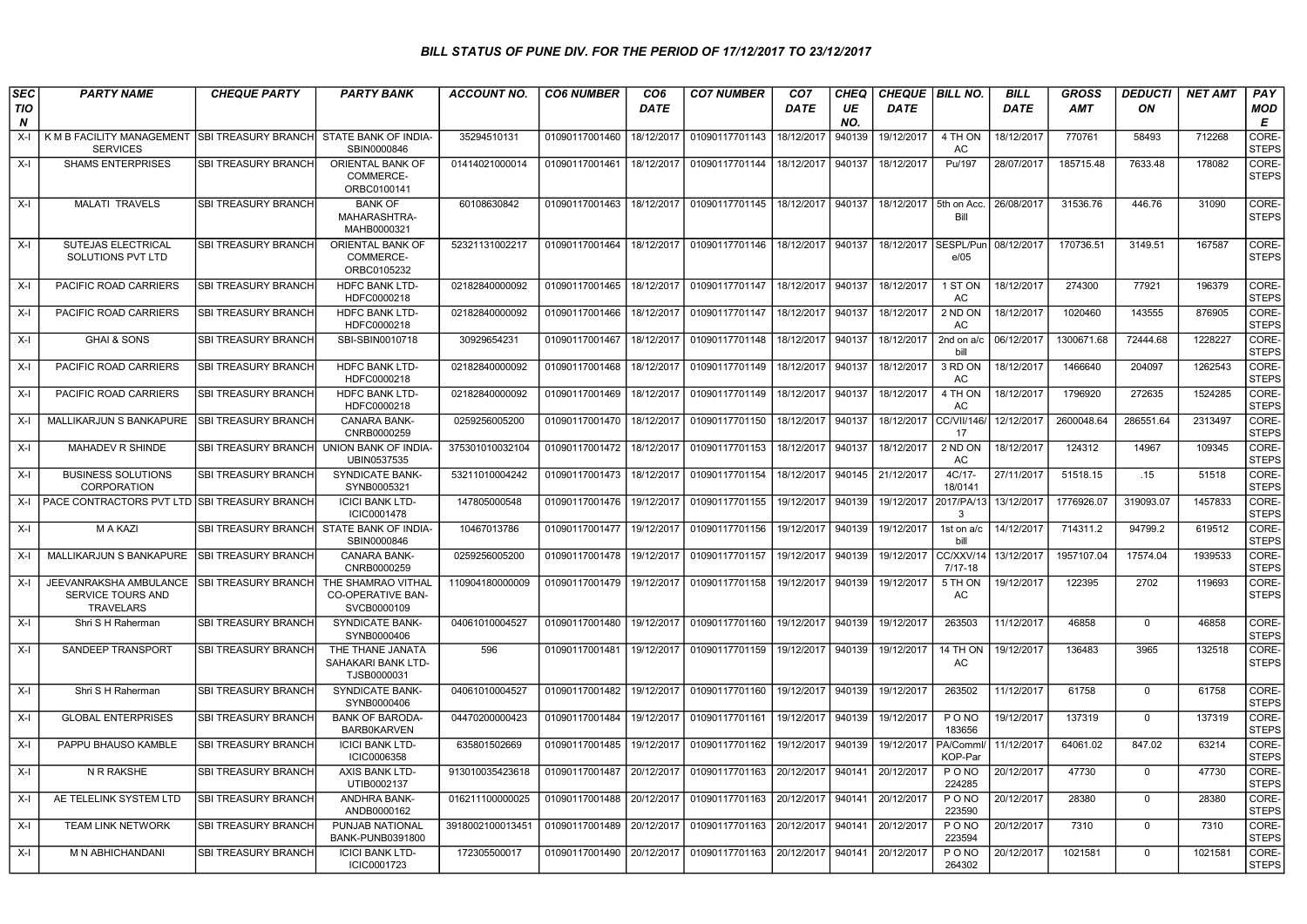| $X-I$  | PARTRONICS E BOARDS PVT SBI TREASURY BRANCH<br><b>LTD</b>                        |                            | <b>BANK OF BARODA-</b><br><b>BARB0ASHOKN</b>            | 17420500000044  | 01090117001491            | 20/12/2017 | 01090117701163                                            | 20/12/2017 | 940141 | 20/12/2017             | PONO<br>223592         | 20/12/2017 | 25770      | 0           | 25770   | CORE-<br><b>STEPS</b> |
|--------|----------------------------------------------------------------------------------|----------------------------|---------------------------------------------------------|-----------------|---------------------------|------------|-----------------------------------------------------------|------------|--------|------------------------|------------------------|------------|------------|-------------|---------|-----------------------|
| $X-I$  | PARTRONICS E BOARDS PVT<br><b>LTD</b>                                            | <b>SBI TREASURY BRANCH</b> | <b>BANK OF BARODA-</b><br><b>BARB0ASHOKN</b>            | 17420500000044  | 01090117001492            | 20/12/2017 | 01090117701163                                            | 20/12/2017 | 940141 | 20/12/2017             | PONO<br>223591         | 20/12/2017 | 11970      | $\mathbf 0$ | 11970   | CORE-<br><b>STEPS</b> |
| X-I    | CHAUDHARY COMMUNICATION SBI TREASURY BRANCH                                      |                            | <b>BANK OF BARODA-</b><br><b>BARBOMORADA</b>            | 00820400000171  | 01090117001493 20/12/2017 |            | 01090117701163                                            | 20/12/2017 | 940141 | 20/12/2017             | PONO<br>223593         | 20/12/2017 | 32550      | 0           | 32550   | CORE-<br><b>STEPS</b> |
| X-I    | <b>GRAVITY INFRASTRUCTURE</b>                                                    | <b>SBI TREASURY BRANCH</b> | SBI-SBIN0000454                                         | 33933672901     | 01090117001494 20/12/2017 |            | 01090117701163                                            | 20/12/2017 | 940141 | 20/12/2017             | PONO<br>223588         | 20/12/2017 | 51880      | 0           | 51880   | CORE-<br><b>STEPS</b> |
| X-I    | <b>SANKET ENTERPRISES</b>                                                        | <b>SBI TREASURY BRANCH</b> | <b>BANK OF</b><br>MAHARASHTRA-<br>MAHB0000822           | 60275794274     |                           |            | 01090117001495   20/12/2017   01090117701164              | 20/12/2017 | 940141 | 20/12/2017             | 04TH ON<br>A.C         | 19/12/2017 | 38482.52   | 467.52      | 38015   | CORE-<br><b>STEPS</b> |
| $X-I$  | <b>EKVIRA ENTERPRISES</b>                                                        | SBI TREASURY BRANCH        | THE COSMOS CO-<br>OPERATIVE BANK LTD-<br>COSB0000004    | 0041001011501   | 01090117001496            |            | 20/12/2017 01090117701165                                 | 20/12/2017 | 940145 | 21/12/2017             | 423/SSTW<br>Curtain    | 30/10/2017 | 55249.96   | 2798.96     | 52451   | CORE-<br><b>STEPS</b> |
| $X-I$  | RAHAT ENTERPRISES                                                                | <b>SBI TREASURY BRANCH</b> | <b>ICICI BANK LTD-</b><br>ICIC0006537                   | 653705050085    | 01090117001497            | 20/12/2017 | 01090117701166                                            | 20/12/2017 | 940141 | 20/12/2017             | 6 TH ON<br>AC.         | 20/12/2017 | 61377      | 914         | 60463   | CORE-<br><b>STEPS</b> |
| X-I    | RAHAT ENTERPRISES                                                                | <b>SBI TREASURY BRANCH</b> | <b>ICICI BANK LTD-</b><br><b>ICIC0006537</b>            | 653705050085    | 01090117001498            | 20/12/2017 | 01090117701166                                            | 20/12/2017 | 940141 | 20/12/2017             | 7th on a/c<br>hill     | 20/12/2017 | 208396.11  | 2984.11     | 205412  | CORE-<br><b>STEPS</b> |
| $X-I$  | <b>GHAI ENTERPRISES</b>                                                          |                            | SBI TREASURY BRANCH PUNJAB AND SIND BANK<br>PSIB0000324 | 03241300032709  | 01090117001499            | 21/12/2017 | 01090117701167                                            | 21/12/2017 | 940145 | 21/12/2017             | 6th on a/c<br>bill     | 14/12/2017 | 4287966.6  | 36439.6     | 4251527 | CORE-<br><b>STEPS</b> |
| X-I    | N A DANIELS                                                                      | <b>SBI TREASURY BRANCH</b> | <b>BANK OF</b><br>MAHARASHTRA-<br>MAHB0000822           | 68007629301     | 01090117001500            | 21/12/2017 | 01090117701168                                            | 21/12/2017 | 940145 | 21/12/2017             | 5 TH ON<br>AC          | 21/12/2017 | 303665     | 3137        | 300528  | CORE-<br><b>STEPS</b> |
| X-l    | CIMECHEL ELECTRICAL CO                                                           | <b>SBI TREASURY BRANCH</b> | <b>DENA BANK-</b><br>BKDN0460166                        | 016613001001    |                           |            | 01090117001501 21/12/2017 01090117701169                  | 21/12/2017 | 940145 | 21/12/2017             | 3 RD ON<br>AC          | 21/12/2017 | 5610663.52 | 982467.52   | 4628196 | CORE-<br><b>STEPS</b> |
| $X-I$  | SIDWAL REFRIGERATION<br><b>INDUSTRIES LTD</b>                                    | <b>SBI TREASURY BRANCH</b> | <b>BANK OF INDIA-</b><br>BKID0006041                    | 601930100020008 | 01090117001502 22/12/2017 |            | 01090117701170                                            | 22/12/2017 | 940146 | 22/12/2017             | 10 TH ON<br>AC         | 22/12/2017 | 34125      | 1466        | 32659   | CORE-<br><b>STEPS</b> |
| $X-I$  | SIDWAL REFRIGERATION<br><b>INDUSTRIES LTD</b>                                    | <b>SBI TREASURY BRANCH</b> | <b>BANK OF INDIA-</b><br>BKID0006041                    | 601930100020008 | 01090117001503            | 22/12/2017 | 01090117701170 22/12/2017                                 |            | 940146 | 22/12/2017             | 10th ON<br>A.c         | 19/12/2017 | 208160.26  | 4052.26     | 204108  | CORE-<br><b>STEPS</b> |
| $X-I$  | <b>B D YADAV</b>                                                                 |                            | SBI TREASURY BRANCH AXIS BANK-UTIB0000103               | 911020033046197 | 01090117001504            | 22/12/2017 | 01090117701171                                            | 22/12/2017 | 940146 | 22/12/2017             | 2017/PA/13<br>$\Delta$ | 20/12/2017 | 698530.86  | 74209.86    | 624321  | CORE-<br><b>STEPS</b> |
| $X-I$  | SHUBHAM ENTERPRISES                                                              | <b>SBI TREASURY BRANCH</b> | <b>BANK OF</b><br>MAHARASHTRA-<br>MAHB0000040           | 68004493177     | 01090117001505            |            | 22/12/2017 01090117701172                                 | 22/12/2017 | 940146 | 22/12/2017             | 20 TH ON<br>AC         | 22/12/2017 | 30690      | 407         | 30283   | CORE-<br><b>STEPS</b> |
| X-I    | <b>IT RENTALS</b>                                                                | SBI TREASURY BRANCH        | <b>BANK OF</b><br>MAHARASHTRA-<br>MAHB0000852           | 60003492128     |                           |            | 01090117001506 22/12/2017 01090117701173                  | 22/12/2017 | 940146 | 22/12/2017             | 1 ST ON<br>AC          |            | 31606      | 632         | 30974   | CORE-<br><b>STEPS</b> |
| $X-I$  | <b>IT RENTALS</b>                                                                | SBI TREASURY BRANCH        | <b>BANK OF</b><br>MAHARASHTRA-<br>MAHB0000852           | 60003492128     | 01090117001507            |            | 22/12/2017 01090117701173 22/12/2017                      |            | 940146 | 22/12/2017             | ITREN/16-<br>17/10/6   | 06/11/2017 | 14549      | 247         | 14302   | CORE-<br><b>STEPS</b> |
| $X-I$  | <b>IT RENTALS</b>                                                                | <b>SBI TREASURY BRANCH</b> | <b>BANK OF</b><br>MAHARASHTRA-<br>MAHB0000852           | 60003492128     |                           |            | 01090117001508   22/12/2017   01090117701173   22/12/2017 |            |        | 940146 22/12/2017      | ITREN/17-<br>18/11/2   | 06/11/2017 | 46154      | 6322        | 39832   | CORE-<br><b>STEPS</b> |
| X-I    | <b>D B GUPTA</b>                                                                 | <b>SBI TREASURY BRANCH</b> | <b>BANK OF</b><br>MAHARASHTRA-<br>MAHB0000184           | 60126205523     | 01090117001509            |            | 22/12/2017   01090117701174   22/12/2017                  |            | 940146 | 22/12/2017 CC/II/151/1 | -7                     | 19/12/2017 | 3968401.92 | 74827.92    | 3893574 | CORE-<br><b>STEPS</b> |
| $X-I$  | PUSHPAK RAIL<br>CONSTRUCTION PVT LTD                                             | <b>SBI TREASURY BRANCH</b> | CANARA BANK-<br>CNRB0000209                             | 0209256054297   | 01090117001510 22/12/2017 |            | 01090117701175                                            | 22/12/2017 | 940146 | 22/12/2017             | PONO<br>233632         | 22/12/2017 | 143592     | $\mathbf 0$ | 143592  | CORE-<br><b>STEPS</b> |
| $X-II$ | V M ENTERPRISES-MUMBAI                                                           | <b>SBI TREASURY BRANCH</b> | <b>HDFC BANK LTD-</b><br>HDFC0000080                    | 00802000006535  | 01090217005155            | 18/12/2017 | 01090217701734                                            | 18/12/2017 | 940137 | 18/12/2017             | 229973                 | 08/12/2017 | 38256      | $\Omega$    | 38256   | CORE-<br><b>STEPS</b> |
| X-II   | AO BSNL PUNE                                                                     | <b>SBI TREASURY BRANCH</b> | <b>ICICI BANK LTD-</b><br>ICIC0000005                   | 000505021402    | 01090217005158            | 18/12/2017 | 01090217701735                                            | 18/12/2017 | 940137 | 18/12/2017             | 372797043              | 10/12/2017 | 2298.46    | .46         | 2298    | CORE-<br><b>STEPS</b> |
| $X-II$ | Maharashtra State Electricity<br>Distribution CO Itd                             | <b>SBI TREASURY BRANCH</b> | CANARA BANK-<br>CNRB0001903                             | 1903201010183   | 01090217005159            | 18/12/2017 | 01090217701736                                            | 18/12/2017 | 940137 | 18/12/2017             | 250170114<br>031       |            | 87530      | $\mathbf 0$ | 87530   | CORE-<br><b>STEPS</b> |
| X-II   | AO BSNL PUNE                                                                     | <b>SBI TREASURY BRANCH</b> | <b>ICICI BANK LTD-</b><br>ICIC0000005                   | 000505021402    | 01090217005160            | 18/12/2017 | 01090217701737                                            | 18/12/2017 | 940141 | 20/12/2017             | 101946525<br>70071     | 06/12/2017 | 25089.49   | .49         | 25089   | CORE-<br><b>STEPS</b> |
| X-II   | <b>ASSOCIATION FOR</b><br><b>ASSISTANCE TO IRICEN</b><br><b>TRAINEE OFFICERS</b> | <b>SBI TREASURY BRANCH</b> | <b>ICICI BANK LTD-</b><br>ICIC0000005                   | 000501058575    | 01090217005161            | 18/12/2017 | 01090217701739                                            | 18/12/2017 | 940137 | 18/12/2017             | 714096                 | 12/12/2017 | 3150       | 0           | 3150    | CORE-<br><b>STEPS</b> |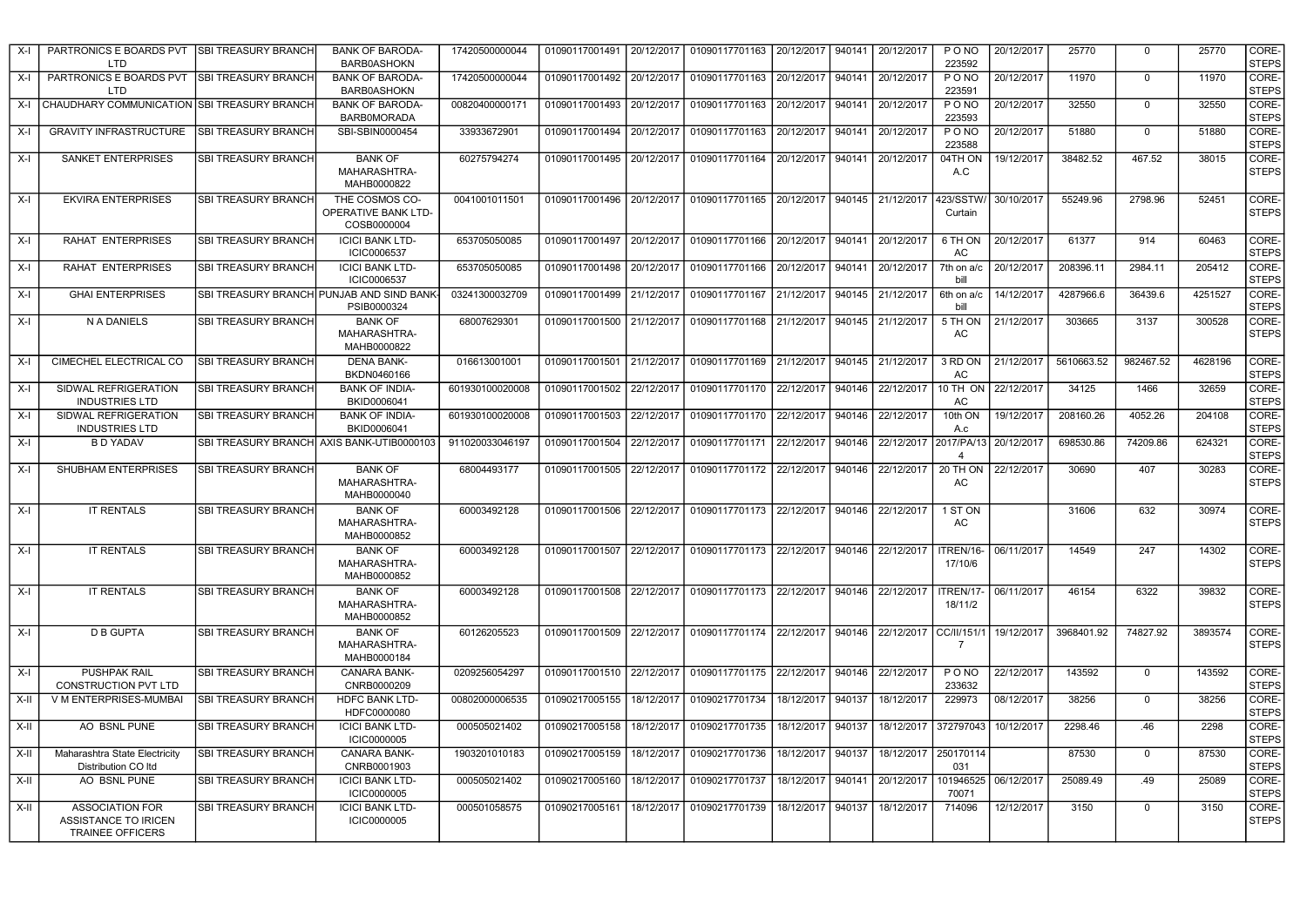| X-II   | DIVISIONAL CASHIER (CONST)<br>CRLY PUNE DD    | <b>DIVISIONAL CASHIER</b><br>(CONST) CRLY PUNE<br>DD | SELF CHEQUE-1                               | 000000000       | 01090217005162                               |            | 18/12/2017 01090217701738                   | 18/12/2017 | 940135 | 18/12/2017           | 170143624<br>512           | 18/12/2017 | 370      | $\Omega$    | 370   | <b>BANK</b><br>CHEQ<br>UE |
|--------|-----------------------------------------------|------------------------------------------------------|---------------------------------------------|-----------------|----------------------------------------------|------------|---------------------------------------------|------------|--------|----------------------|----------------------------|------------|----------|-------------|-------|---------------------------|
| X-II   | APO(W)PA RLY SUB HOSTEL<br><b>SVJR</b>        | STATE BANK OF INDIA<br>(IMPREST)                     | SELF CHEQUE-1                               | <b>NIL</b>      | 01090217005164                               |            | 18/12/2017 01090217701742                   | 18/12/2017 | 940144 | 21/12/2017           | SH/SVJR/M<br>isc.Imp       | 14/12/2017 | 10000    | $\mathbf 0$ | 10000 | IMP                       |
| X-II   | DME/CDO PA MARUTI VAN                         | STATE BANK OF INDIA<br>(IMPREST)                     | SELF CHEQUE-1                               | <b>NIL</b>      | 01090217005165                               | 18/12/2017 | 01090217701742                              | 18/12/2017 | 940144 | 21/12/2017           | <b>FUEL</b>                | 15/12/2017 | 3500     | $\mathbf 0$ | 3500  | IMP                       |
| X-II   | DIVISIONAL CASHIER (CONST)<br>CRLY PUNE DD    | <b>DIVISIONAL CASHIER</b><br>(CONST) CRLY PUNE<br>DD | SELF CHEQUE-1                               | 000000000       | 01090217005166                               |            | 18/12/2017 01090217701740                   | 18/12/2017 | 940135 | 18/12/2017           | 671393                     | 15/12/2017 | 57000    | $\mathbf 0$ | 57000 | <b>BANK</b><br>CHEQ<br>UE |
| $X-H$  | ADEN MRJ FUEL IMP                             | STATE BANK OF INDIA<br>(IMPREST)                     | SELF CHEQUE-1                               | <b>NIL</b>      | 01090217005167                               | 18/12/2017 | 01090217701742                              | 18/12/2017 | 940144 | 21/12/2017           | <b>FUEL</b>                | 13/12/2017 | 8000     | $\mathbf 0$ | 8000  | IMP                       |
| X-II   | <b>SM SHINDWANE</b>                           | STATE BANK OF INDIA<br>(IMPREST)                     | <b>SELF CHEQUE-1</b>                        | <b>NIL</b>      | 01090217005168                               | 18/12/2017 | 01090217701742                              | 18/12/2017 | 940144 | 21/12/2017           | SHIV/11/03                 | 22/11/2017 | 3000     | $\Omega$    | 3000  | <b>IMP</b>                |
| X-II   | <b>RPF SATARA</b>                             | STATE BANK OF INDIA<br>(IMPREST)                     | SELF CHEQUE-1                               | <b>NIL</b>      | 01090217005169                               | 18/12/2017 | 01090217701742                              | 18/12/2017 | 940144 | 21/12/2017           | genral imp.                | 06/12/2017 | 1500     | $\mathbf 0$ | 1500  | IMP                       |
| X-II   | SR DME FR & OP PA FUEL                        | STATE BANK OF INDIA<br>(IMPREST)                     | SELF CHEQUE-1                               | <b>NIL</b>      | 01090217005170                               | 18/12/2017 | 01090217701742                              | 18/12/2017 | 940144 | 21/12/2017           | PA/MECH/<br><b>DSL IMP</b> | 15/12/2017 | 5515     | $\mathbf 0$ | 5515  | IMP                       |
| X-II   | <b>ADEN MIRAJ</b>                             | STATE BANK OF INDIA<br>(IMPREST)                     | SELF CHEQUE-1                               | <b>NIL</b>      | 01090217005171                               |            | 18/12/2017 01090217701742                   | 18/12/2017 |        | 940144 21/12/2017    | fuel                       | 16/12/2017 | 11772    | $\mathbf 0$ | 11772 | <b>IMP</b>                |
| X-II   | DSC RPF PUNE                                  | STATE BANK OF INDIA<br>(IMPREST)                     | SELF CHEQUE-1                               | <b>NIL</b>      | 01090217005172 18/12/2017                    |            | 01090217701742                              | 18/12/2017 | 940144 | 21/12/2017 RPF/DS/07 | 2017                       | 13/12/2017 | 4999     | $\mathbf 0$ | 4999  | IMP                       |
| X-II   | SR DFM PA GENL                                | STATE BANK OF INDIA<br>(IMPREST)                     | SELF CHEQUE-1                               | <b>NIL</b>      | 01090217005173                               |            | 18/12/2017 01090217701742                   | 18/12/2017 | 940144 | 21/12/2017           | AC/PA/IMP<br>4/2017        | 15/12/2017 | 5970     | $\mathbf 0$ | 5970  | <b>IMP</b>                |
| $X-II$ | <b>IRICEN OFFICE COMPUTER</b>                 | STATE BANK OF INDIA<br>(IMPREST)                     | SELF CHEQUE-1                               | <b>NIL</b>      | 01090217005174                               | 18/12/2017 | 01090217701741                              | 18/12/2017 | 940144 | 21/12/2017           | 511                        | 14/12/2017 | 39965    | $\Omega$    | 39965 | IMP                       |
| X-II   | SR DME PA FUEL                                | STATE BANK OF INDIA<br>(IMPREST)                     | SELF CHEQUE-1                               | <b>NIL</b>      | 01090217005175                               | 18/12/2017 | 01090217701742                              | 18/12/2017 | 940144 | 21/12/2017           | <b>FUEL</b>                | 15/12/2017 | 4000     | $\mathbf 0$ | 4000  | IMP                       |
| X-II   | <b>MAHAVIR PRASAD</b>                         | SBI TREASURY BRANCH                                  | <b>CENTRAL BANK OF</b><br>INDIA-CBIN0281722 | 3018244346      | 01090217005176                               | 18/12/2017 | 01090217701743                              | 18/12/2017 | 940137 | 18/12/2017           | 714097                     | 14/12/2017 | 1000     | $\mathbf 0$ | 1000  | CORE-<br><b>STEPS</b>     |
| $X-II$ | CHIEF OS IRICEN                               | STATE BANK OF INDIA<br>(IMPREST)                     | SELF CHEQUE-1                               | <b>NIL</b>      | 01090217005177                               | 18/12/2017 | 01090217701744                              | 18/12/2017 | 940144 | 21/12/2017           | 714098                     | 14/12/2017 | 1350     | $\mathbf 0$ | 1350  | <b>IMP</b>                |
| X-II   | <b>BSNL PUNE</b>                              | SBI TREASURY BRANCH                                  | <b>ICICI BANK LTD-</b><br>ICIC0000039       | 003905003534    | 01090217005178                               | 18/12/2017 | 01090217701745                              | 18/12/2017 | 940139 | 19/12/2017           | 372497790                  | 10/12/2017 | 13088.56 | .56         | 13088 | CORE-<br><b>STEPS</b>     |
| X-II   | <b>BSNL PUNE</b>                              | SBI TREASURY BRANCH                                  | <b>ICICI BANK LTD-</b><br>ICIC0000039       | 003905003534    | 01090217005179                               | 18/12/2017 | 01090217701746                              | 18/12/2017 | 940139 | 19/12/2017           | 372237163                  | 09/12/2017 | 311.52   | .52         | 311   | CORE-<br><b>STEPS</b>     |
| X-II   | <b>BSNL PUNE</b>                              | SBI TREASURY BRANCH                                  | <b>ICICI BANK LTD-</b><br>ICIC0000039       | 003905003534    | 01090217005180                               | 18/12/2017 | 01090217701746                              | 18/12/2017 | 940139 | 19/12/2017           | 372237056                  | 09/12/2017 | 311.52   | .52         | 311   | CORE-<br><b>STEPS</b>     |
| X-II   | <b>BSNL PUNE</b>                              | SBI TREASURY BRANCH                                  | <b>ICICI BANK LTD-</b><br>ICIC0000039       | 003905003534    | 01090217005181                               | 18/12/2017 | 01090217701746                              | 18/12/2017 | 940139 |                      | 19/12/2017 372237053       | 09/12/2017 | 311.52   | .52         | 311   | CORE-<br><b>STEPS</b>     |
| X-II   | <b>BSNL PUNE</b>                              | SBI TREASURY BRANCH                                  | <b>ICICI BANK LTD-</b><br>ICIC0000039       | 003905003534    | 01090217005182                               | 18/12/2017 | 01090217701746                              | 18/12/2017 | 940139 |                      | 19/12/2017 372192133       | 09/12/2017 | 311.52   | .52         | 311   | CORE-<br><b>STEPS</b>     |
| X-II   | <b>SRDCM PUNE</b>                             | STATE BANK OF INDIA<br>(IMPREST)                     | SELF CHEQUE-1                               | <b>NIL</b>      | 01090217005183                               | 18/12/2017 | 01090217701751                              | 18/12/2017 | 940144 | 21/12/2017           | 319221                     | 13/12/2017 | 924      | $\Omega$    | 924   | IMP                       |
| X-II   | <b>BSNL KOLHAPUR</b>                          | <b>SBI TREASURY BRANCH</b>                           | <b>ICICI BANK LTD-</b><br>ICIC0000166       | 016605007980    | 01090217005184                               | 18/12/2017 | 01090217701747                              | 18/12/2017 | 940139 | 19/12/2017           | 101767301<br>70072         | 06/12/2017 | 3961.04  | .04         | 3961  | CORE-<br><b>STEPS</b>     |
| X-II   | SR DPO PA                                     | STATE BANK OF INDIA<br>(IMPREST)                     | SELF CHEQUE-1                               | <b>NIL</b>      | 01090217005185                               | 18/12/2017 | 01090217701750                              | 18/12/2017 | 940144 | 21/12/2017           | 510312                     | 14/12/2017 | 5000     | $\mathbf 0$ | 5000  | IMP                       |
| $X-II$ | SR DME(D)PA GENERAL                           | STATE BANK OF INDIA<br>(IMPREST)                     | SELF CHEQUE-1                               | <b>NIL</b>      | 01090217005186                               | 18/12/2017 | 01090217701751                              | 18/12/2017 | 940144 | 21/12/2017           | 489669                     | 15/12/2017 | 498      | $\mathbf 0$ | 498   | <b>IMP</b>                |
| $X-H$  | AO CASH BSNLGMTD SANGLI                       | <b>SBI TREASURY BRANCH</b>                           | UNION BANK OF INDIA-<br>UBIN0547077         | 470701010280238 | 01090217005188                               | 18/12/2017 | 01090217701748                              | 18/12/2017 | 940139 | 19/12/2017           | 101493359<br>60084         | 06/12/2017 | 13076.52 | .52         | 13076 | CORE-<br><b>STEPS</b>     |
| X-II   | Divisional Cashier(Const)C.Rly<br>Pune        | <b>DIVISIONAL</b><br>CASHIER(CONSTRUCTI<br>ON) C RLY | SELF CHEQUE-1                               | 000000000       | 01090217005189                               | 18/12/2017 | 01090217701749                              | 18/12/2017 | 940138 | 19/12/2017           | 489459                     | 15/12/2017 | 50000    | $\Omega$    | 50000 | CASH                      |
| X-II   | <b>BSNL PUNE</b>                              | SBI TREASURY BRANCH                                  | <b>ICICI BANK LTD-</b><br>ICIC0000039       | 003905003534    | 01090217005190                               |            | 18/12/2017 01090217701752 18/12/2017 940139 |            |        | 19/12/2017           | 101946696<br>30071         | 06/12/2017 | 90615.06 | .06         | 90615 | CORE-<br><b>STEPS</b>     |
| X-II   | <b>GOLDMINE ADVERTISING</b><br>LIMITED        | SBI TREASURY BRANCH AXIS BANK-UTIB0000060            |                                             | 060010200002738 | 01090217005191                               |            | 18/12/2017 01090217701753                   | 18/12/2017 | 940139 | 19/12/2017           | PB/14455/1<br>7-18         | 26/07/2017 | 13635.3  | .3          | 13635 | CORE-<br><b>STEPS</b>     |
| X-II   | INTER PUBLICITY PRIVATE<br><b>LIMITED NGP</b> | <b>SBI TREASURY BRANCH</b>                           | UNION BANK OF INDIA-<br>UBIN0534986         | 349801010018032 | 01090217005192   18/12/2017   01090217701754 |            |                                             | 18/12/2017 | 940139 | 19/12/2017           | PR/N881/<br>1/16-17        | 12/12/2017 | 72952    | 0           | 72952 | CORE-<br><b>STEPS</b>     |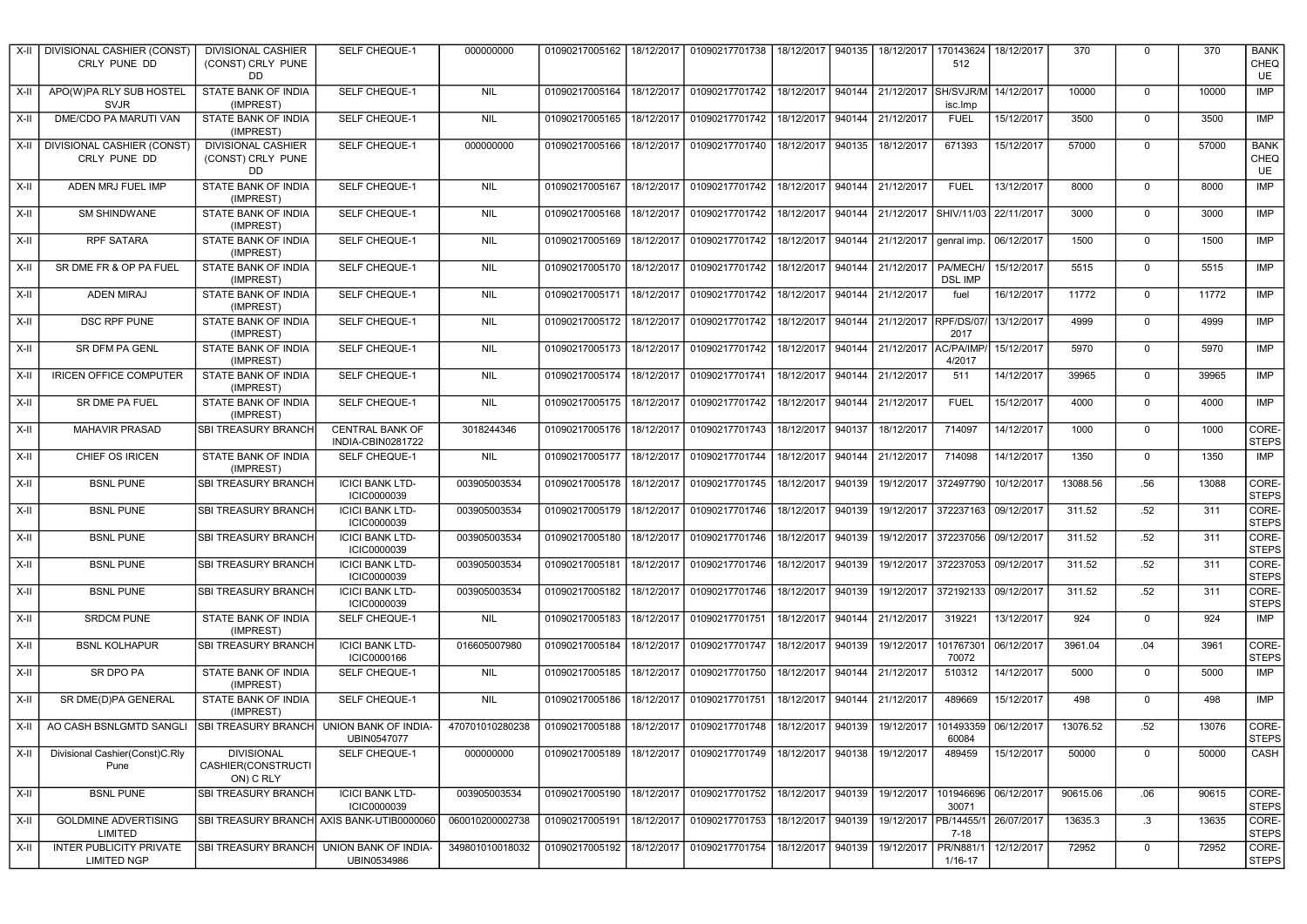| X-II   | <b>GOLDMINE ADVERTISING</b><br>LIMITED              |                                         | SBI TREASURY BRANCH AXIS BANK-UTIB0000060                        | 060010200002738  | 01090217005193 | 18/12/2017 | 01090217701754                                                        | 18/12/2017        | 940139 | 19/12/2017        | PB/8366/16-<br>17            | 12/12/2017 | 17321  | $\Omega$    | 17321  | CORE-<br><b>STEPS</b> |
|--------|-----------------------------------------------------|-----------------------------------------|------------------------------------------------------------------|------------------|----------------|------------|-----------------------------------------------------------------------|-------------------|--------|-------------------|------------------------------|------------|--------|-------------|--------|-----------------------|
| X-II   | <b>IRICEN OFFICE GARDEN</b><br><b>IMPREST</b>       | STATE BANK OF INDIA<br>(IMPREST)        | SELF CHEQUE-1                                                    | <b>NIL</b>       | 01090217005195 | 19/12/2017 | 01090217701756                                                        | 19/12/2017 940144 |        | 21/12/2017        | <b>GEN</b><br><b>IMPREST</b> | 18/12/2017 | 14644  | $\mathbf 0$ | 14644  | <b>IMP</b>            |
| X-II   | <b>BPCL E CMS</b>                                   | SBI TREASURY BRANCH                     | HDFC-HDFC0000240                                                 | 3017FO0100446950 | 01090217005197 | 19/12/2017 | 01090217701757                                                        | 19/12/2017        | 940139 | 19/12/2017        | T.T.MACHI<br><b>NE</b>       | 18/12/2017 | 472566 | $\mathbf 0$ | 472566 | CORE-<br><b>STEPS</b> |
| X-II   | ADEN(S)LNL PETROL                                   | STATE BANK OF INDIA<br>(IMPREST)        | SELF CHEQUE-1                                                    | <b>NIL</b>       | 01090217005200 | 19/12/2017 | 01090217701761                                                        | 19/12/2017        | 940144 | 21/12/2017        | <b>FUEL</b>                  | 18/12/2017 | 9000   | $\mathbf 0$ | 9000   | <b>IMP</b>            |
| X-II   | <b>INLAKS AND BUDHRANI</b><br>HOSPITAL PUNE         | <b>SBI TREASURY BRANCH</b>              | <b>IDBI BANK LTD-</b><br>IBKL0000301                             | 301104000014650  | 01090217005201 | 19/12/2017 | 01090217701759                                                        | 19/12/2017        | 940139 | 19/12/2017        | F0228789                     | 03/10/2017 | 42687  | $\mathbf 0$ | 42687  | CORE-<br><b>STEPS</b> |
| X-II   | <b>SR DCM PUNE COMPUTER</b>                         | STATE BANK OF INDIA<br>(IMPREST)        | SELF CHEQUE-1                                                    | <b>NIL</b>       | 01090217005202 | 19/12/2017 | 01090217701761                                                        | 19/12/2017        | 940144 | 21/12/2017        | <b>PA/COMM</b>               | 18/12/2017 | 14977  | $\mathbf 0$ | 14977  | <b>IMP</b>            |
| X-II   | <b>INLAKS AND BUDHRANI</b><br><b>HOSPITAL PUNE</b>  | <b>SBI TREASURY BRANCH</b>              | <b>IDBI BANK LTD-</b><br>IBKL0000301                             | 301104000014650  | 01090217005203 | 19/12/2017 | 01090217701759                                                        | 19/12/2017        | 940139 | 19/12/2017        | F0229886                     | 14/10/2017 | 27472  | $\mathbf 0$ | 27472  | CORE-<br><b>STEPS</b> |
| X-II   | <b>SM BHAWANINAGAR</b>                              | <b>STATE BANK OF INDIA</b><br>(IMPREST) | SELF CHEQUE-1                                                    | <b>NIL</b>       | 01090217005204 | 19/12/2017 | 01090217701761                                                        | 19/12/2017        | 940144 | 21/12/2017        | 01                           | 08/07/2017 | 3000   | $\mathbf 0$ | 3000   | IMP                   |
| X-II   | <b>INLAKS AND BUDHRANI</b><br><b>HOSPITAL PUNE</b>  | SBI TREASURY BRANCH                     | <b>IDBI BANK LTD-</b><br>IBKL0000301                             | 301104000014650  | 01090217005205 | 19/12/2017 | 01090217701759                                                        | 19/12/2017        | 940139 | 19/12/2017        | F0230522                     | 24/10/2017 | 28333  | $\mathbf 0$ | 28333  | CORE-<br><b>STEPS</b> |
| X-II   | <b>INLAKS AND BUDHRANI</b><br>HOSPITAL PUNE         | <b>SBI TREASURY BRANCH</b>              | <b>IDBI BANK LTD-</b><br>IBKL0000301                             | 301104000014650  | 01090217005206 | 19/12/2017 | 01090217701759                                                        | 19/12/2017        | 940139 | 19/12/2017        | F0228905                     | 04/10/2017 | 25499  | $\mathbf 0$ | 25499  | CORE-<br><b>STEPS</b> |
| X-II   | <b>INLAKS AND BUDHRANI</b><br><b>HOSPITAL PUNE</b>  | <b>SBI TREASURY BRANCH</b>              | <b>IDBI BANK LTD-</b><br>IBKL0000301                             | 301104000014650  | 01090217005207 | 19/12/2017 | 01090217701759                                                        | 19/12/2017        | 940139 | 19/12/2017        | F0228638                     | 30/09/2017 | 32347  | $\mathbf 0$ | 32347  | CORE-<br><b>STEPS</b> |
| X-II   | <b>DSC PA GENL</b>                                  | STATE BANK OF INDIA<br>(IMPREST)        | SELF CHEQUE-1                                                    | <b>NIL</b>       | 01090217005208 | 19/12/2017 | 01090217701761                                                        | 19/12/2017 940144 |        | 21/12/2017        | CON/SIB/P<br>$A/G$ -Imp      | 04/12/2017 | 1998   | $\mathbf 0$ | 1998   | <b>IMP</b>            |
| X-II   | <b>RCD MRJ</b>                                      | STATE BANK OF INDIA<br>(IMPREST)        | SELF CHEQUE-1                                                    | <b>NIL</b>       | 01090217005209 | 19/12/2017 | 01090217701761                                                        | 19/12/2017        | 940144 | 21/12/2017        | <b>FUEL</b>                  | 18/12/2017 | 3000   | $\mathbf 0$ | 3000   | <b>IMP</b>            |
| $X-II$ | <b>SRDCM PUNE</b>                                   | STATE BANK OF INDIA<br>(IMPREST)        | SELF CHEQUE-1                                                    | <b>NIL</b>       | 01090217005210 | 19/12/2017 | 01090217701761                                                        | 19/12/2017        | 940144 | 21/12/2017        | PA/C/Genl<br>imp/17          | 13/12/2017 | 9807   | $\mathbf 0$ | 9807   | IMP                   |
| X-II   | NEOPOST INDIA PVT. LTD                              | <b>SBI TREASURY BRANCH</b>              | HSBC-HSBC0110005                                                 | 054544309001     | 01090217005211 | 19/12/2017 | 01090217701760                                                        | 19/12/2017        | 940139 | 19/12/2017        | sonpis2017<br>1119           | 23/11/2017 | 20650  | $\mathbf 0$ | 20650  | CORE-<br><b>STEPS</b> |
| X-II   | <b>INLAKS AND BUDHRANI</b><br>HOSPITAL PUNE         | SBI TREASURY BRANCH                     | <b>IDBI BANK LTD-</b><br>IBKL0000301                             | 301104000014650  | 01090217005214 | 19/12/2017 | 01090217701762                                                        | 19/12/2017        | 940141 | 20/12/2017        | OPD/DEC/<br>01/2016          | 30/01/2017 | 55565  | $\mathbf 0$ | 55565  | CORE-<br><b>STEPS</b> |
| X-II   | NOBLE HOSPITALS PVT.LTD.-<br><b>HADAPSAR/PUNE</b>   | <b>SBI TREASURY BRANCH</b>              | <b>IDBI BANK LTD-</b><br>IBKL0000102                             | 102102000006453  | 01090217005215 | 19/12/2017 | 01090217701763                                                        | 19/12/2017        | 940141 | 20/12/2017        | JULY/02/20<br>17             | 04/08/2017 | 30039  | $\Omega$    | 30039  | CORE-<br><b>STEPS</b> |
| X-II   | <b>DSC PA GENL</b>                                  | STATE BANK OF INDIA<br>(IMPREST)        | SELF CHEQUE-1                                                    | <b>NIL</b>       | 01090217005216 | 19/12/2017 | 01090217701772 20/12/2017                                             |                   | 940144 | 21/12/2017        | 03/2017                      | 18/12/2017 | 1999   | $\Omega$    | 1999   | IMP                   |
| X-II   | ADEN DD FUEL JEEP                                   | STATE BANK OF INDIA<br>(IMPREST)        | SELF CHEQUE-1                                                    | <b>NIL</b>       | 01090217005217 | 19/12/2017 | 01090217701772 20/12/2017                                             |                   | 940144 | 21/12/2017        | <b>FUEL</b>                  | 16/12/2017 | 4000   | $\mathbf 0$ | 4000   | <b>IMP</b>            |
| X-II   | <b>DSC PA GENL</b>                                  | STATE BANK OF INDIA<br>(IMPREST)        | SELF CHEQUE-1                                                    | <b>NIL</b>       | 01090217005218 | 19/12/2017 | 01090217701772   20/12/2017   940144   21/12/2017                     |                   |        |                   | IPF/CIB/PA<br>32             | 16/12/2017 | 1700   | $\mathbf 0$ | 1700   | IMP                   |
| X-II   | ADEN(S)PA WATER                                     | STATE BANK OF INDIA<br>(IMPREST)        | SELF CHEQUE-1                                                    | <b>NIL</b>       | 01090217005219 | 19/12/2017 | 01090217701772 20/12/2017                                             |                   | 940144 | 21/12/2017        | <b>WATER</b>                 | 18/12/2017 | 9150   | $\mathbf 0$ | 9150   | <b>IMP</b>            |
| X-II   | DEENDAYAL MEMORIAL<br><b>HOSPITAL PUNE</b>          | <b>SBI TREASURY BRANCH</b>              | <b>JANATA SAHAKARI</b><br><b>BANK LTD (PUNE)-</b><br>JSBP0000008 | 008230100002287  | 01090217005220 |            | 19/12/2017 01090217701764                                             | 19/12/2017 940141 |        | 20/12/2017        | 1373                         | 23/09/2017 | 57683  | $\mathbf 0$ | 57683  | CORE-<br><b>STEPS</b> |
| X-II   | ADEN(S)PA FUEL                                      | STATE BANK OF INDIA<br>(IMPREST)        | SELF CHEQUE-1                                                    | <b>NIL</b>       | 01090217005221 | 19/12/2017 | 01090217701772 20/12/2017                                             |                   | 940144 | 21/12/2017        | <b>FUEL</b>                  | 15/12/2017 | 8000   | $\mathbf 0$ | 8000   | IMP                   |
| X-II   | DSC PA MH12 DT 6661, MH 12<br>FC 3363, MH 12 DE 389 | STATE BANK OF INDIA<br>(IMPREST)        | SELF CHEQUE-1                                                    | <b>NIL</b>       | 01090217005222 | 19/12/2017 | 01090217701772 20/12/2017                                             |                   |        | 940144 21/12/2017 | <b>FUEL</b>                  | 19/12/2017 | 14988  | $\mathbf 0$ | 14988  | IMP                   |
| X-II   | NOBLE HOSPITALS PVT.LTD.-<br><b>HADAPSAR/PUNE</b>   | <b>SBI TREASURY BRANCH</b>              | <b>IDBI BANK LTD-</b><br>IBKL0000102                             | 102102000006453  | 01090217005223 | 19/12/2017 | 01090217701764                                                        | 19/12/2017        | 940141 | 20/12/2017        | 6557                         | 07/09/2017 | 110555 | $\Omega$    | 110555 | CORE-<br><b>STEPS</b> |
|        | X-II NOBLE HOSPITALS PVT.LTD.-<br>HADAPSAR/PUNE     | <b>SBI TREASURY BRANCH</b>              | <b>IDBI BANK LTD-</b><br>IBKL0000102                             | 102102000006453  |                |            | 01090217005224 19/12/2017 01090217701764 19/12/2017 940141 20/12/2017 |                   |        |                   | 8388                         | 11/10/2017 | 41919  |             | 41919  | CORE-<br><b>STEPS</b> |
| X-II   | <b>INLAKS AND BUDHRANI</b><br><b>HOSPITAL PUNE</b>  | <b>SBI TREASURY BRANCH</b>              | <b>IDBI BANK LTD-</b><br>IBKL0000301                             | 301104000014650  | 01090217005226 |            | 19/12/2017 01090217701764 19/12/2017 940141 20/12/2017                |                   |        |                   | F0228780                     | 03/10/2017 | 39089  | $\mathbf 0$ | 39089  | CORE-<br><b>STEPS</b> |
| X-II   | <b>INLAKS AND BUDHRANI</b><br><b>HOSPITAL PUNE</b>  | <b>SBI TREASURY BRANCH</b>              | <b>IDBI BANK LTD-</b><br>IBKL0000301                             | 301104000014650  | 01090217005227 |            | 19/12/2017 01090217701764                                             | 19/12/2017 940141 |        | 20/12/2017        | F0229202                     | 08/10/2017 | 107953 | $\mathbf 0$ | 107953 | CORE-<br><b>STEPS</b> |
| $X-II$ | <b>INLAKS AND BUDHRANI</b><br><b>HOSPITAL PUNE</b>  | <b>SBI TREASURY BRANCH</b>              | <b>IDBI BANK LTD-</b><br>IBKL0000301                             | 301104000014650  | 01090217005228 | 19/12/2017 | 01090217701765 19/12/2017 940145                                      |                   |        | 21/12/2017        | F0227891                     | 21/09/2017 | 32115  | $\mathbf 0$ | 32115  | CORE-<br><b>STEPS</b> |
| X-II   | <b>INLAKS AND BUDHRANI</b><br>HOSPITAL PUNE         | <b>SBI TREASURY BRANCH</b>              | <b>IDBI BANK LTD-</b><br>IBKL0000301                             | 301104000014650  | 01090217005229 | 19/12/2017 | 01090217701765   19/12/2017   940145   21/12/2017                     |                   |        |                   | F0230075                     | 16/10/2017 | 57976  | 0           | 57976  | CORE-<br><b>STEPS</b> |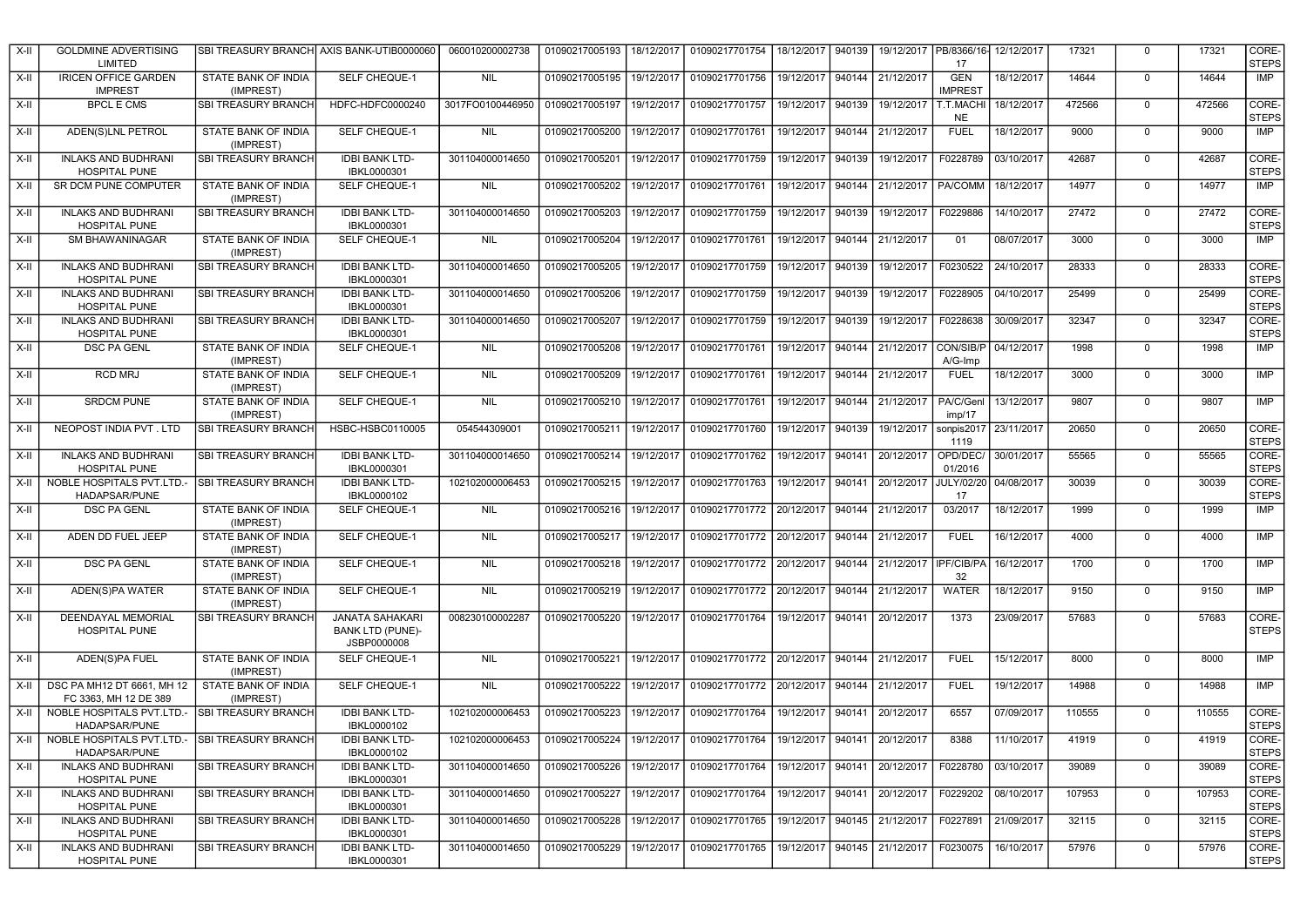| X-II   | <b>INLAKS AND BUDHRANI</b><br><b>HOSPITAL PUNE</b>   | <b>SBI TREASURY BRANCH</b>       | <b>IDBI BANK LTD-</b><br>IBKL0000301                             | 301104000014650 | 01090217005230            | 19/12/2017 | 01090217701765 | 19/12/2017 | 940145 | 21/12/2017        | F0228328                  | 27/09/2017 | 32892   | $\mathbf 0$ | 32892  | CORE-<br><b>STEPS</b> |
|--------|------------------------------------------------------|----------------------------------|------------------------------------------------------------------|-----------------|---------------------------|------------|----------------|------------|--------|-------------------|---------------------------|------------|---------|-------------|--------|-----------------------|
| $X-II$ | <b>INLAKS AND BUDHRANI</b><br><b>HOSPITAL PUNE</b>   | <b>SBI TREASURY BRANCH</b>       | <b>IDBI BANK LTD-</b><br>IBKL0000301                             | 301104000014650 | 01090217005231            | 19/12/2017 | 01090217701765 | 19/12/2017 | 940145 | 21/12/2017        | F0229022                  | 05/10/2017 | 59800   | $\Omega$    | 59800  | CORE-<br><b>STEPS</b> |
| X-II   | <b>INLAKS AND BUDHRANI</b><br><b>HOSPITAL PUNE</b>   | <b>SBI TREASURY BRANCH</b>       | <b>IDBI BANK LTD-</b><br>IBKL0000301                             | 301104000014650 | 01090217005232            | 19/12/2017 | 01090217701766 | 19/12/2017 | 940145 | 21/12/2017        | F0228018                  | 23/09/2017 | 136165  | $\mathbf 0$ | 136165 | CORE-<br><b>STEPS</b> |
| $X-II$ | <b>INLAKS AND BUDHRANI</b><br><b>HOSPITAL PUNE</b>   | SBI TREASURY BRANCH              | <b>IDBI BANK LTD-</b><br>IBKL0000301                             | 301104000014650 | 01090217005233            | 19/12/2017 | 01090217701766 | 19/12/2017 | 940145 | 21/12/2017        | F0228962                  | 04/10/2017 | 49578   | $\Omega$    | 49578  | CORE-<br><b>STEPS</b> |
| X-II   | <b>INLAKS AND BUDHRANI</b><br><b>HOSPITAL PUNE</b>   | <b>SBI TREASURY BRANCH</b>       | <b>IDBI BANK LTD-</b><br>IBKL0000301                             | 301104000014650 | 01090217005234            | 19/12/2017 | 01090217701766 | 19/12/2017 | 940145 | 21/12/2017        | F0228363                  | 27/09/2017 | 79589   | $\Omega$    | 79589  | CORE-<br><b>STEPS</b> |
| X-II   | <b>INLAKS AND BUDHRANI</b><br><b>HOSPITAL PUNE</b>   | <b>SBI TREASURY BRANCH</b>       | <b>IDBI BANK LTD-</b><br>IBKL0000301                             | 301104000014650 | 01090217005235            | 19/12/2017 | 01090217701766 | 19/12/2017 | 940145 | 21/12/2017        | F0228213                  | 26/09/2017 | 93692   | $\mathbf 0$ | 93692  | CORE-<br><b>STEPS</b> |
| $X-II$ | WANLESS HOSPITAL MIRAJ                               | <b>SBI TREASURY BRANCH</b>       | SBI-SBIN0003461                                                  | 30102021818     | 01090217005236            | 19/12/2017 | 01090217701766 | 19/12/2017 | 940145 | 21/12/2017        | 237188                    | 07/12/2017 | 39638   | $\Omega$    | 39638  | CORE-<br><b>STEPS</b> |
| X-II   | <b>DEENDAYAL MEMORIAL</b><br><b>HOSPITAL PUNE</b>    | SBI TREASURY BRANCH              | <b>JANATA SAHAKARI</b><br><b>BANK LTD (PUNE)-</b><br>JSBP0000008 | 008230100002287 | 01090217005237            | 19/12/2017 | 01090217701767 | 19/12/2017 | 940145 | 21/12/2017        | 1303                      | 16/09/2017 | 16006   | $\Omega$    | 16006  | CORE-<br><b>STEPS</b> |
| X-II   | DEENDAYAL MEMORIAL<br><b>HOSPITAL PUNE</b>           | <b>SBI TREASURY BRANCH</b>       | <b>JANATA SAHAKARI</b><br><b>BANK LTD (PUNE)-</b><br>JSBP0000008 | 008230100002287 | 01090217005238            | 19/12/2017 | 01090217701767 | 19/12/2017 | 940145 | 21/12/2017        | 1309                      | 16/09/2017 | 21123   | $\mathbf 0$ | 21123  | CORE-<br><b>STEPS</b> |
| X-II   | DEENDAYAL MEMORIAL<br><b>HOSPITAL PUNE</b>           | <b>SBI TREASURY BRANCH</b>       | <b>JANATA SAHAKARI</b><br><b>BANK LTD (PUNE)-</b><br>JSBP0000008 | 008230100002287 | 01090217005239 19/12/2017 |            | 01090217701767 | 19/12/2017 | 940145 | 21/12/2017        | 1249                      | 11/09/2017 | 12492   | $\mathbf 0$ | 12492  | CORE-<br><b>STEPS</b> |
| $X-II$ | <b>INLAKS AND BUDHRANI</b><br><b>HOSPITAL PUNE</b>   | <b>SBI TREASURY BRANCH</b>       | <b>IDBI BANK LTD-</b><br>IBKL0000301                             | 301104000014650 | 01090217005240            | 19/12/2017 | 01090217701767 | 19/12/2017 | 940145 | 21/12/2017        | F0228990                  | 05/10/2017 | 9401    | $\Omega$    | 9401   | CORE-<br><b>STEPS</b> |
| X-II   | <b>INLAKS AND BUDHRANI</b><br><b>HOSPITAL PUNE</b>   | <b>SBI TREASURY BRANCH</b>       | <b>IDBI BANK LTD-</b><br>IBKL0000301                             | 301104000014650 | 01090217005241            | 19/12/2017 | 01090217701767 | 19/12/2017 | 940145 | 21/12/2017        | F0229308                  | 10/10/2017 | 19765   | $\Omega$    | 19765  | CORE-<br><b>STEPS</b> |
| X-II   | <b>INLAKS AND BUDHRANI</b><br><b>HOSPITAL PUNE</b>   | <b>SBI TREASURY BRANCH</b>       | <b>IDBI BANK LTD-</b><br>IBKL0000301                             | 301104000014650 | 01090217005242 20/12/2017 |            | 01090217701768 | 20/12/2017 | 940145 | 21/12/2017        | F0228212                  | 26/09/2017 | 5258    | $\mathbf 0$ | 5258   | CORE-<br><b>STEPS</b> |
| X-II   | <b>INLAKS AND BUDHRANI</b><br>HOSPITAL PUNE          | <b>SBI TREASURY BRANCH</b>       | <b>IDBI BANK LTD-</b><br>IBKL0000301                             | 301104000014650 | 01090217005243 20/12/2017 |            | 01090217701768 | 20/12/2017 | 940145 | 21/12/2017        | F0228540                  | 29/09/2017 | 8446    | $\Omega$    | 8446   | CORE-<br><b>STEPS</b> |
| X-II   | <b>INLAKS AND BUDHRANI</b><br><b>HOSPITAL PUNE</b>   | <b>SBI TREASURY BRANCH</b>       | <b>IDBI BANK LTD-</b><br>IBKL0000301                             | 301104000014650 | 01090217005244 20/12/2017 |            | 01090217701768 | 20/12/2017 | 940145 | 21/12/2017        | F0227668                  | 19/09/2017 | 23218   | $\mathbf 0$ | 23218  | CORE-<br><b>STEPS</b> |
| $X-H$  | <b>INLAKS AND BUDHRANI</b><br><b>HOSPITAL PUNE</b>   | <b>SBI TREASURY BRANCH</b>       | <b>IDBI BANK LTD-</b><br>IBKL0000301                             | 301104000014650 | 01090217005245 20/12/2017 |            | 01090217701768 | 20/12/2017 | 940145 | 21/12/2017        | F0230934                  | 28/10/2017 | 11500   | $\mathbf 0$ | 11500  | CORE-<br><b>STEPS</b> |
| X-II   | <b>INLAKS AND BUDHRANI</b><br><b>HOSPITAL PUNE</b>   | <b>SBI TREASURY BRANCH</b>       | <b>IDBI BANK LTD-</b><br>IBKL0000301                             | 301104000014650 | 01090217005246 20/12/2017 |            | 01090217701768 | 20/12/2017 | 940145 | 21/12/2017        | F0230723                  | 26/10/2017 | 14119   | $\mathbf 0$ | 14119  | CORE-<br><b>STEPS</b> |
| X-II   | <b>INLAKS AND BUDHRANI</b><br><b>HOSPITAL PUNE</b>   | <b>SBI TREASURY BRANCH</b>       | <b>IDBI BANK LTD-</b><br>IBKL0000301                             | 301104000014650 | 01090217005247 20/12/2017 |            | 01090217701768 | 20/12/2017 | 940145 | 21/12/2017        | F0227881                  | 21/09/2017 | 18288   | $\Omega$    | 18288  | CORE-<br><b>STEPS</b> |
| X-II   | SSE(C&W)PA TOOL VAN                                  | STATE BANK OF INDIA<br>(IMPREST) | SELF CHEQUE-1                                                    | <b>NIL</b>      | 01090217005248            | 20/12/2017 | 01090217701772 | 20/12/2017 | 940144 | 21/12/2017        | SSE/PA<br><b>TOOL VAN</b> | 30/10/2017 | 1998    | $\mathbf 0$ | 1998   | <b>IMP</b>            |
| X-II   | ARME MRJ GENL                                        | STATE BANK OF INDIA<br>(IMPREST) | SELF CHEQUE-1                                                    | <b>NIL</b>      | 01090217005249            | 20/12/2017 | 01090217701772 | 20/12/2017 | 940144 | 21/12/2017        | $\overline{7}$            | 19/12/2017 | 4345    | $\mathbf 0$ | 4345   | IMP                   |
| $X-II$ | <b>INLAKS AND BUDHRANI</b><br><b>HOSPITAL PUNE</b>   | <b>SBI TREASURY BRANCH</b>       | <b>IDBI BANK LTD-</b><br>IBKL0000301                             | 301104000014650 | 01090217005250            | 20/12/2017 | 01090217701769 | 20/12/2017 | 940145 | 21/12/2017        | F0228529                  | 29/09/2017 | 148963  | $\mathbf 0$ | 148963 | CORE-<br><b>STEPS</b> |
| X-II   | <b>INLAKS AND BUDHRANI</b><br>HOSPITAL PUNE          | <b>SBI TREASURY BRANCH</b>       | <b>IDBI BANK LTD-</b><br>IBKL0000301                             | 301104000014650 | 01090217005251            | 20/12/2017 | 01090217701769 | 20/12/2017 | 940145 | 21/12/2017        | F0228690                  | 01/10/2017 | 58266   | $\mathbf 0$ | 58266  | CORE-<br><b>STEPS</b> |
| X-II   | <b>INLAKS AND BUDHRANI</b><br><b>HOSPITAL PUNE</b>   | <b>SBI TREASURY BRANCH</b>       | <b>IDBI BANK LTD-</b><br>IBKL0000301                             | 301104000014650 | 01090217005252            | 20/12/2017 | 01090217701769 | 20/12/2017 | 940145 | 21/12/2017        | F0227536                  | 18/09/2017 | 10157   | $\mathbf 0$ | 10157  | CORE-<br><b>STEPS</b> |
| $X-II$ | <b>INLAKS AND BUDHRANI</b><br>HOSPITAL PUNE          | <b>SBI TREASURY BRANCH</b>       | <b>IDBI BANK LTD-</b><br>IBKL0000301                             | 301104000014650 | 01090217005253            | 20/12/2017 | 01090217701769 | 20/12/2017 | 940145 | 21/12/2017        | F0227138                  | 14/09/2017 | 13487   | $\mathbf 0$ | 13487  | CORE-<br><b>STEPS</b> |
| X-II   | <b>INLAKS AND BUDHRANI</b><br><b>HOSPITAL PUNE</b>   | <b>SBI TREASURY BRANCH</b>       | <b>IDBI BANK LTD-</b><br>IBKL0000301                             | 301104000014650 | 01090217005254            | 20/12/2017 | 01090217701769 | 20/12/2017 | 940145 | 21/12/2017        | F0230743                  | 26/10/2017 | 16027   | $\mathbf 0$ | 16027  | CORE-<br><b>STEPS</b> |
| X-II   | Maharashtra State Electricity<br>Distribution CO Itd | SBI TREASURY BRANCH              | CANARA BANK-<br>CNRB0001903                                      | 1903201010183   | 01090217005255 20/12/2017 |            | 01090217701770 | 20/12/2017 | 940141 | 20/12/2017        | 266514094<br>951          | 18/12/2017 | 165810  | $\Omega$    | 165810 | CORE-<br><b>STEPS</b> |
| $X-II$ | <b>ORIENTAL SPORTS</b>                               | <b>SBI TREASURY BRANCHI</b>      | <b>CORPORATION BANK-</b><br>CORP0000132                          | 510331001312763 | 01090217005256 20/12/2017 |            | 01090217701771 | 20/12/2017 | 940141 | 20/12/2017        | 13755                     | 24/11/2017 | 9508.06 | .06         | 9508   | CORE-<br><b>STEPS</b> |
| X-II   | ADEN(S)PA WATER                                      | STATE BANK OF INDIA<br>(IMPREST) | SELF CHEQUE-1                                                    | <b>NIL</b>      | 01090217005262 20/12/2017 |            | 01090217701773 | 20/12/2017 |        | 940144 21/12/2017 | <b>WATER</b>              | 20/12/2017 | 9150    | $\mathbf 0$ | 9150   | <b>IMP</b>            |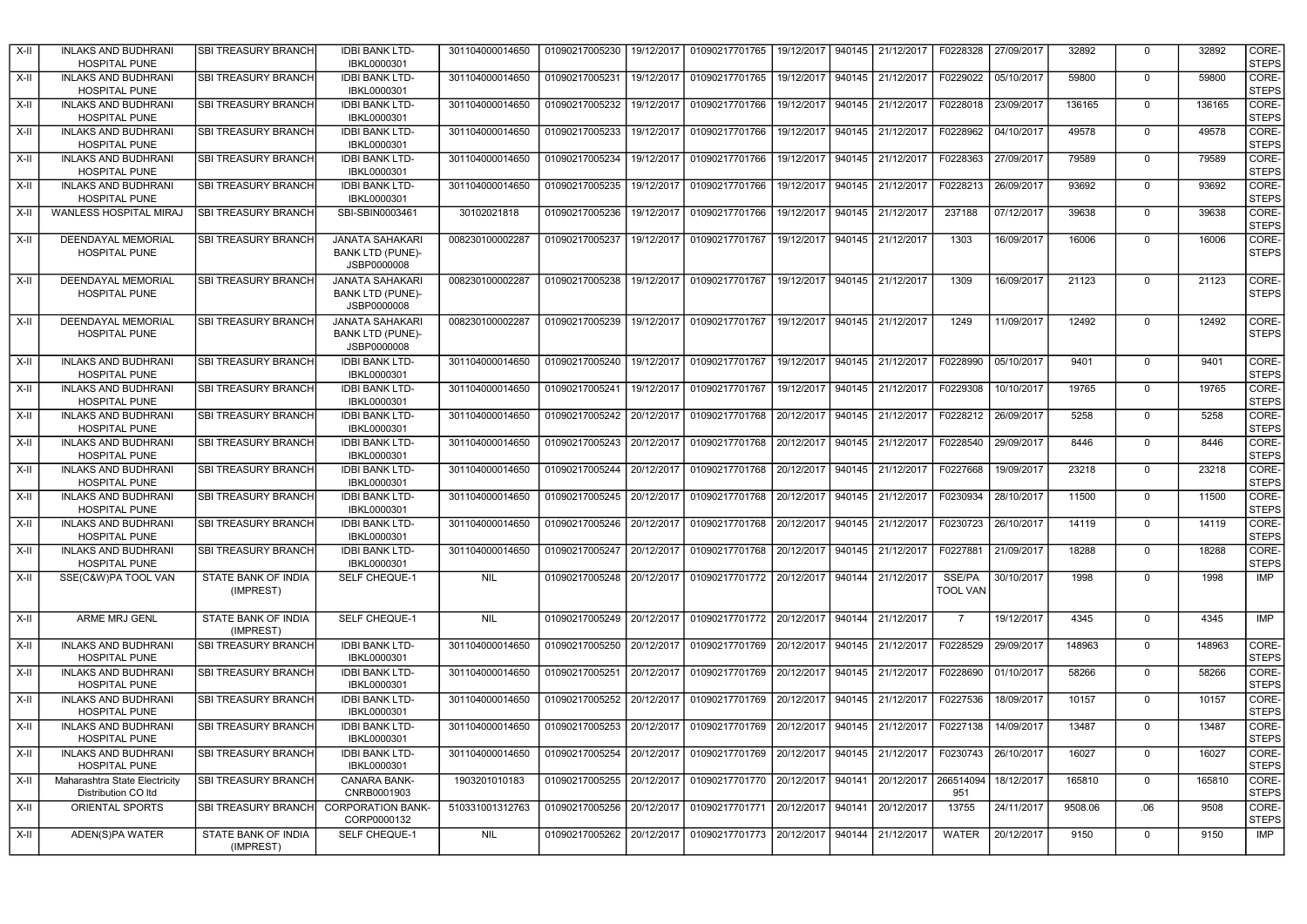| $X-H$                   | <b>SRDFM COMPUTERS</b>                                                                | STATE BANK OF INDIA<br>(IMPREST)                     | SELF CHEQUE-1                        | <b>NIL</b>       | 01090217005263            | 20/12/2017 | 01090217701773                                      | 20/12/2017 | 940144 | 21/12/2017        | 233                  | 19/12/2017 | 5000      | $\Omega$    | 5000   | IMP                                     |
|-------------------------|---------------------------------------------------------------------------------------|------------------------------------------------------|--------------------------------------|------------------|---------------------------|------------|-----------------------------------------------------|------------|--------|-------------------|----------------------|------------|-----------|-------------|--------|-----------------------------------------|
| $X-H$                   | <b>DSC PA PETROL</b>                                                                  | STATE BANK OF INDIA<br>(IMPREST)                     | SELF CHEQUE-1                        | <b>NIL</b>       | 01090217005264            | 20/12/2017 | 01090217701773                                      | 20/12/2017 | 940144 | 21/12/2017        | <b>FUEL</b>          | 20/12/2017 | 3000      | $\Omega$    | 3000   | <b>IMP</b>                              |
| X-II                    | DSC PA MH 11 AB 235                                                                   | STATE BANK OF INDIA<br>(IMPREST)                     | SELF CHEQUE-1                        | <b>NIL</b>       | 01090217005265 20/12/2017 |            | 01090217701773                                      | 20/12/2017 | 940144 | 21/12/2017        | <b>FUEL</b>          | 20/12/2017 | 5620      | $\Omega$    | 5620   | IMP                                     |
| $X-II$                  | <b>DSC PA GENL</b>                                                                    | STATE BANK OF INDIA<br>(IMPREST)                     | SELF CHEQUE-1                        | <b>NIL</b>       | 01090217005266 20/12/2017 |            | 01090217701773                                      | 20/12/2017 | 940144 | 21/12/2017        | DSC/PA/E-<br>35/2017 | 18/12/2017 | 5828      | $\Omega$    | 5828   | <b>IMP</b>                              |
| X-II                    | Divisional Cashier(Const)C.Rly<br>Pune                                                | <b>DIVISIONAL</b><br>CASHIER(CONSTRUCTI<br>ON) C RLY | SELF CHEQUE-1                        | 000000000        | 01090217005267 20/12/2017 |            | 01090217701776                                      | 20/12/2017 | 940140 | 20/12/2017        | 659989               | 19/12/2017 | 25000     | $\Omega$    | 25000  | CASH                                    |
| X-II                    | DEV CORP-PUNE                                                                         | SBI TREASURY BRANCH                                  | PUNJAB NATIONAL<br>BANK-PUNB0398400  | 3984002100007275 | 01090217005273 21/12/2017 |            | 01090217701777                                      | 21/12/2017 | 940145 | 21/12/2017        | 229974               | 14/12/2017 | 28260     | $\mathbf 0$ | 28260  | CORE-<br><b>STEPS</b>                   |
| X-II                    | ZILHA MADHYAVARATI SAHA<br><b>BANK BR PALUS</b>                                       | ZILHA MADHYAVARATI<br>SAHA BANK BR PALUS             | SELF CHEQUE-1                        | 07605090000121   | 01090217005274 21/12/2017 |            | 01090217701778                                      | 21/12/2017 | 940142 | 21/12/2017        | 732                  | 18/12/2017 | 64158     | $\Omega$    | 64158  | <b>BANK</b><br><b>CHEQ</b><br>UE        |
| X-II                    | ZILHA MADHYAVARATI SAHA<br><b>BANK BR PALUS</b>                                       | ZILHA MADHYAVARATI<br>SAHA BANK BR PALUS             | SELF CHEQUE-1                        | 07605090000121   |                           |            | 01090217005275 21/12/2017 01090217701778 21/12/2017 |            |        | 940142 21/12/2017 | 733                  | 18/12/2017 | 41218     | $\Omega$    | 41218  | <b>BANK</b><br><b>CHEQ</b><br>UE        |
| X-II                    | ZILHA MADHYAVARATI SAHA<br><b>BANK BR PALUS</b>                                       | ZILHA MADHYAVARATI<br>SAHA BANK BR PALUS             | SELF CHEQUE-1                        | 07605090000121   |                           |            | 01090217005276 21/12/2017 01090217701778            | 21/12/2017 | 940142 | 21/12/2017        | 734                  | 18/12/2017 | 31339     | $\Omega$    | 31339  | <b>BANK</b><br><b>CHEQ</b><br><b>UE</b> |
| $X-II$                  | <b>INTER PUBLICITY PRIVATE</b><br><b>LIMITED NGP</b>                                  | SBI TREASURY BRANCH UNION BANK OF INDIA-             | UBIN0534986                          | 349801010018032  |                           |            | 01090217005277 21/12/2017 01090217701779 21/12/2017 |            | 940145 | 21/12/2017        | PR/N1061/<br>1/16-17 | 17/01/2017 | 17584     | $\Omega$    | 17584  | CORE-<br><b>STEPS</b>                   |
| $X-H$                   | <b>GOLDMINE ADVERTISING</b><br>LIMITED                                                | SBI TREASURY BRANCH AXIS BANK-UTIB0000060            |                                      | 060010200002738  | 01090217005280 21/12/2017 |            | 01090217701781                                      | 21/12/2017 | 940146 | 22/12/2017        | PB/8429/16<br>17     | 16/01/2017 | 52129     | $\Omega$    | 52129  | CORE-<br><b>STEPS</b>                   |
| X-II                    | Divisional Cashier(Const)C.Rly<br>Pune                                                | <b>DIVISIONAL</b><br>CASHIER(CONSTRUCTI<br>ON) C RLY | SELF CHEQUE-1                        | 000000000        | 01090217005283 21/12/2017 |            | 01090217701783                                      | 21/12/2017 | 940143 | 21/12/2017        | 260641               | 20/12/2017 | 7000      | $\Omega$    | 7000   | CASH                                    |
| X-II                    | DEE G PA FUEL                                                                         | STATE BANK OF INDIA<br>(IMPREST)                     | SELF CHEQUE-1                        | <b>NIL</b>       | 01090217005291            | 21/12/2017 | 01090217701785                                      | 21/12/2017 | 940144 | 21/12/2017        | <b>FUEL</b>          | 18/12/2017 | 39000     | $\mathbf 0$ | 39000  | IMP                                     |
| $X-II$                  | <b>INLAKS AND BUDHRANI</b><br>HOSPITAL PUNE                                           | SBI TREASURY BRANCH                                  | <b>IDBI BANK LTD-</b><br>IBKL0000301 | 301104000014650  | 01090217005294            | 22/12/2017 | 01090217701787                                      | 22/12/2017 | 940146 | 22/12/2017        | F0231117             | 31/10/2017 | 48131     | 0           | 48131  | CORE-<br><b>STEPS</b>                   |
| X-II                    | <b>INLAKS AND BUDHRANI</b><br><b>HOSPITAL PUNE</b>                                    | <b>SBI TREASURY BRANCH</b>                           | <b>IDBI BANK LTD-</b><br>IBKL0000301 | 301104000014650  | 01090217005295            | 22/12/2017 | 01090217701787                                      | 22/12/2017 | 940146 | 22/12/2017        | F0227776             | 20/09/2017 | 66389     | $\mathbf 0$ | 66389  | CORE-<br><b>STEPS</b>                   |
| $X-H$                   | <b>INLAKS AND BUDHRANI</b><br><b>HOSPITAL PUNE</b>                                    | <b>SBI TREASURY BRANCH</b>                           | <b>IDBI BANK LTD-</b><br>IBKL0000301 | 301104000014650  | 01090217005296 22/12/2017 |            | 01090217701787                                      | 22/12/2017 | 940146 | 22/12/2017        | F0229883             | 14/10/2017 | 30028     | 0           | 30028  | CORE-<br><b>STEPS</b>                   |
| X-II                    | <b>INLAKS AND BUDHRANI</b><br><b>HOSPITAL PUNE</b>                                    | <b>SBI TREASURY BRANCH</b>                           | <b>IDBI BANK LTD-</b><br>IBKL0000301 | 301104000014650  | 01090217005297            | 22/12/2017 | 01090217701787                                      | 22/12/2017 | 940146 | 22/12/2017        | F0229175             | 07/10/2017 | 22734     | $\mathbf 0$ | 22734  | CORE-<br><b>STEPS</b>                   |
| X-II                    | <b>INLAKS AND BUDHRANI</b><br><b>HOSPITAL PUNE</b>                                    | <b>SBI TREASURY BRANCH</b>                           | <b>IDBI BANK LTD-</b><br>IBKL0000301 | 301104000014650  | 01090217005298 22/12/2017 |            | 01090217701787                                      | 22/12/2017 | 940146 | 22/12/2017        | F0227038             | 13/09/2017 | 9263      | $\mathbf 0$ | 9263   | CORE-<br><b>STEPS</b>                   |
| X-II                    | Maharashtra State Electricity<br>Distribution CO Itd                                  | <b>SBI TREASURY BRANCH</b>                           | CANARA BANK-<br>CNRB0001903          | 1903201010183    | 01090217005299            | 22/12/2017 | 01090217701788                                      | 22/12/2017 | 940146 | 22/12/2017        | 187311930<br>420     | 19/12/2017 | 68880     | $\Omega$    | 68880  | CORE-<br><b>STEPS</b>                   |
| <b>SBS</b>              | A M JAIN AND CO-BHUSAWAL                                                              | <b>SBI TREASURY BRANCH</b>                           | <b>HDFC BANK LTD-</b><br>HDFC0000792 | 07922320000083   | 01090317000071 21/12/2017 |            | 01090317700028                                      | 21/12/2017 | 940146 | 22/12/2017        | 065                  | 01/10/2017 | 24907.44  | 3339.44     | 21568  | CORE-<br><b>STEPS</b>                   |
| SBS                     | TOPGRIP INDUS INSTRUMENTS SBI TREASURY BRANCH STATE BANK OF INDIA-<br>PVT LTD-KOLKATA |                                                      | SBIN0001405                          | 11052269696      | 01090317000072 22/12/2017 |            | 01090317700029                                      | 22/12/2017 | 940146 | 22/12/2017        | 048                  | 20/09/2017 | 241066.35 | .35         | 241066 | CORE-<br><b>STEPS</b>                   |
| <b>SBN</b><br>${\tt S}$ | SYSTEMS 24X7-PUNE                                                                     | SBI TREASURY BRANCH                                  | <b>IDBI BANK LTD-</b><br>IBKL0000769 | 0769102000001601 | 01090417000781            | 20/12/2017 | 01090417700151                                      | 20/12/2017 | 940145 | 21/12/2017        | SYS/117/17<br>18     | 03/10/2017 | 672600    | $\mathbf 0$ | 672600 | CORE-<br><b>STEPS</b>                   |
| <b>SBN</b><br>S         | <b>INDIAN BATTERIES-</b><br><b>BAHADURGARH</b>                                        | <b>SBI TREASURY BRANCH</b>                           | <b>INDIAN BANK-</b><br>IDIB000R028   | 419006156        | 01090417000782            | 20/12/2017 | 01090417700151                                      | 20/12/2017 | 940145 | 21/12/2017        | 019                  | 03/11/2017 | 112320    | $\mathbf 0$ | 112320 | CORE-<br><b>STEPS</b>                   |
| <b>SBN</b><br>S.        | <b>INDIAN BATTERIES-</b><br><b>BAHADURGARH</b>                                        | SBI TREASURY BRANCH                                  | <b>INDIAN BANK-</b><br>IDIB000R028   | 419006156        | 01090417000783 20/12/2017 |            | 01090417700151                                      | 20/12/2017 | 940145 | 21/12/2017        | 020                  | 03/11/2017 | 284544    | $\mathbf 0$ | 284544 | CORE-<br><b>STEPS</b>                   |
| SBN<br>S.               | <b>B G INDUSTRIES-HOWRAH</b>                                                          | <b>SBI TREASURY BRANCH</b>                           | <b>BANK OF INDIA-</b><br>BKID0004009 | 400920100001017  | 01090417000784            | 20/12/2017 | 01090417700151                                      | 20/12/2017 | 940145 | 21/12/2017        | 117/17-18            | 01/11/2017 | 43783.43  | .43         | 43783  | CORE-<br><b>STEPS</b>                   |
| <b>SBN</b><br>- S       | OM ENTERPRISES-KOLKATA                                                                | <b>SBI TREASURY BRANCH</b>                           | PUNJAB NATIONAL<br>BANK-PUNB0318300  | 3183002101721115 | 01090417000785 20/12/2017 |            | 01090417700151                                      | 20/12/2017 | 940145 | 21/12/2017        | OM/102/17-<br>18     | 31/10/2017 | 66906     | $\Omega$    | 66906  | CORE-<br><b>STEPS</b>                   |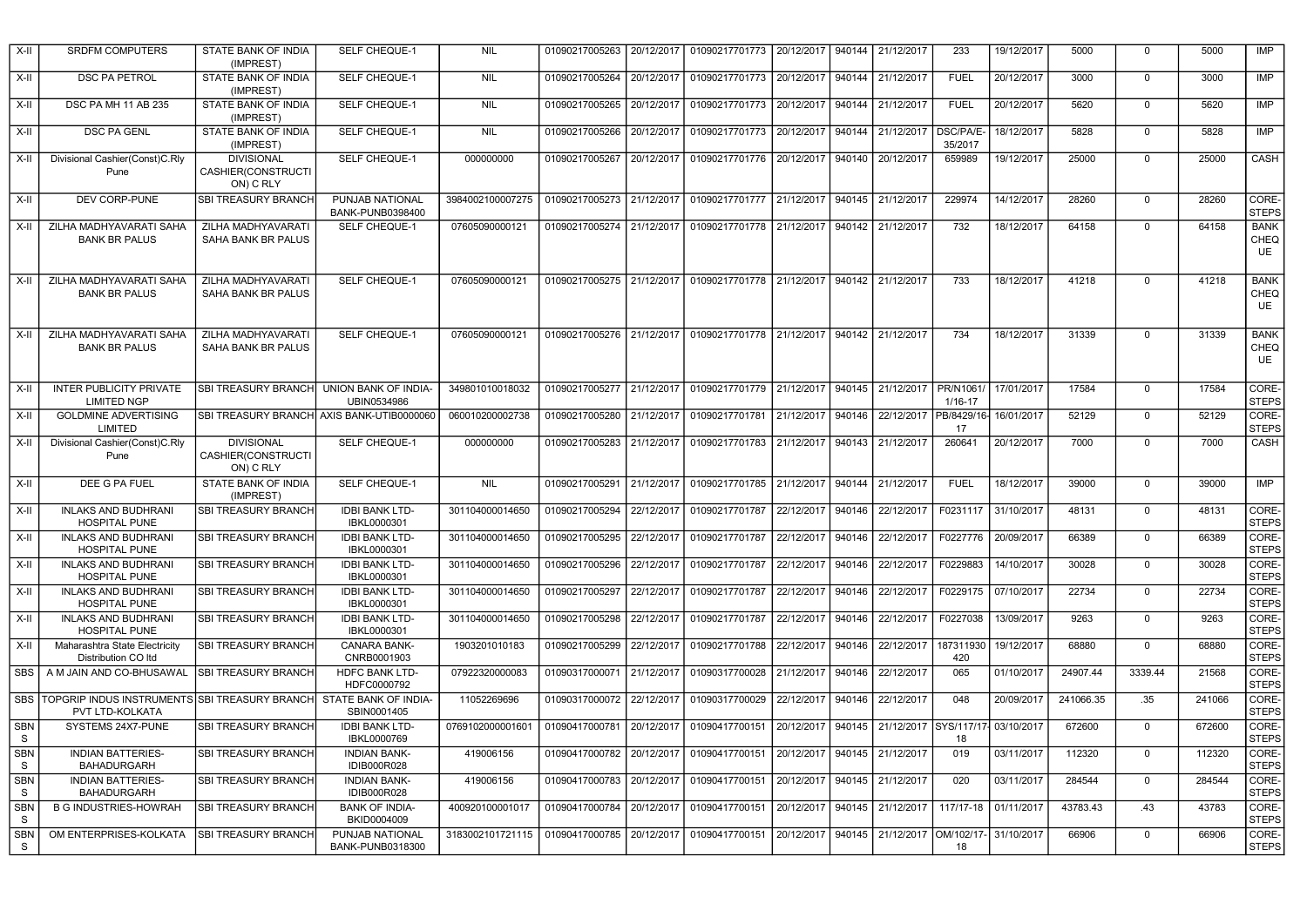| <b>SBN</b><br>S. | <b>IMPEX ENGINEERING WORKS-</b><br><b>HOWRAH</b>              | <b>ISBI TREASURY BRANCH</b> | <b>BANK OF BARODA-</b><br><b>BARB0HOWRAH</b>           | 00410500000038                                                                                      | 01090417000786            | 20/12/2017 | 01090417700152                                                                             | 20/12/2017 | 940145 | 21/12/2017                             | IEW/G/101/<br>17-18 | 17/11/2017 | 34650     | 2646        | 32004  | CORE-<br><b>STEPS</b> |
|------------------|---------------------------------------------------------------|-----------------------------|--------------------------------------------------------|-----------------------------------------------------------------------------------------------------|---------------------------|------------|--------------------------------------------------------------------------------------------|------------|--------|----------------------------------------|---------------------|------------|-----------|-------------|--------|-----------------------|
| <b>SBN</b><br>S. | R S ENGINEERING WORKS                                         | <b>SBI TREASURY BRANCH</b>  | <b>INDIAN OVERSEAS</b><br>BANK-IOBA0000512             | 051202000002128                                                                                     | 01090417000787 20/12/2017 |            | 01090417700152                                                                             | 20/12/2017 | 940145 | 21/12/2017                             | 20/17-18            | 27/10/2017 | 29264     | $\mathbf 0$ | 29264  | CORE-<br><b>STEPS</b> |
| <b>SBN</b><br>S. | <b>AYUSH ENTERPRISES-</b><br><b>RAIGARH</b>                   | <b>SBI TREASURY BRANCH</b>  | SBI-SBIN0002172                                        | 11235142674                                                                                         | 01090417000788            | 20/12/2017 | 01090417700152                                                                             | 20/12/2017 | 940145 | 21/12/2017                             | ST/013              | 05/10/2017 | 102896    | $\mathbf 0$ | 102896 | CORE-<br><b>STEPS</b> |
| <b>SBN</b><br>S  | MULTI SALES-PUNE                                              | <b>SBI TREASURY BRANCH</b>  | <b>BANK OF</b><br>MAHARASHTRA-<br>MAHB0000675          | 60045054311                                                                                         | 01090417000789            | 20/12/2017 | 01090417700152                                                                             | 20/12/2017 | 940145 | 21/12/2017                             | 0542/08/17<br>18    | 23/08/2017 | 22856.6   | .6          | 22856  | CORE-<br><b>STEPS</b> |
| <b>SBN</b><br>S  | <b>AYUSH ENTERPRISES-</b><br><b>RAIGARH</b>                   | <b>SBI TREASURY BRANCH</b>  | SBI-SBIN0002172                                        | 11235142674                                                                                         | 01090417000790 20/12/2017 |            | 01090417700152                                                                             | 20/12/2017 | 940145 | 21/12/2017                             | ST/022              | 31/10/2017 | 131216    | $\Omega$    | 131216 | CORE-<br><b>STEPS</b> |
| <b>SBN</b><br>S. | SUSTAIN TECHNOLOGY-<br><b>RAIGARH</b>                         | <b>SBI TREASURY BRANCH</b>  | <b>HDFC BANK LTD-</b><br>HDFC0000025                   | 50200013594800                                                                                      | 01090417000791            | 20/12/2017 | 01090417700152                                                                             | 20/12/2017 | 940145 | 21/12/2017                             | st/121              | 31/10/2017 | 247800    | $\mathbf 0$ | 247800 | CORE-<br><b>STEPS</b> |
| <b>SBN</b><br>S. | SUSTAIN TECHNOLOGY-<br><b>RAIGARH</b>                         | <b>SBI TREASURY BRANCH</b>  | <b>HDFC BANK LTD-</b><br>HDFC0000025                   | 50200013594800                                                                                      | 01090417000792 20/12/2017 |            | 01090417700153                                                                             | 20/12/2017 | 940145 | 21/12/2017                             | ST/120              | 31/10/2017 | 207916    | $\mathbf 0$ | 207916 | CORE-<br><b>STEPS</b> |
| SBN<br>S         | NANDA SALES CORPORATION- ISBI TREASURY BRANCH<br><b>THANE</b> |                             | <b>BANK OF INDIA-</b><br>BKID0000126                   | 012620110000041                                                                                     | 01090417000793            | 20/12/2017 | 01090417700153                                                                             | 20/12/2017 | 940145 | 21/12/2017                             | <b>NSC/72</b>       | 12/10/2017 | 98700     | $\mathbf 0$ | 98700  | CORE-<br><b>STEPS</b> |
| <b>SBN</b><br>S  | NANDA SALES CORPORATION- SBI TREASURY BRANCH<br><b>THANE</b>  |                             | <b>BANK OF INDIA-</b><br>BKID0000126                   | 012620110000041                                                                                     | 01090417000794 20/12/2017 |            | 01090417700153                                                                             | 20/12/2017 | 940145 | 21/12/2017                             | <b>NSC/93</b>       | 15/11/2017 | 39795     | $\mathbf 0$ | 39795  | CORE-<br><b>STEPS</b> |
| <b>SBN</b><br>S. | NATIONAL ENGINEERS AND<br>SUPPLIERS-PUNE                      | <b>ISBI TREASURY BRANCH</b> | ORIENTAL BANK OF<br>COMMERCE-<br>ORBC0101128           | 11281131005539                                                                                      | 01090417000795            | 20/12/2017 | 01090417700153                                                                             | 20/12/2017 | 940145 | 21/12/2017                             | NES/08/             | 03/11/2017 | 140774    | $\mathbf 0$ | 140774 | CORE-<br><b>STEPS</b> |
| <b>SBN</b><br>S. | NANDA SALES CORPORATION- ISBI TREASURY BRANCH<br><b>THANE</b> |                             | <b>BANK OF INDIA-</b><br>BKID0000126                   | 012620110000041                                                                                     | 01090417000796            | 20/12/2017 | 01090417700153                                                                             | 20/12/2017 | 940145 | 21/12/2017                             | <b>NSC/71</b>       | 12/10/2017 | 132174    | $\mathbf 0$ | 132174 | CORE-<br><b>STEPS</b> |
| <b>SBN</b><br>S. | NANDA SALES CORPORATION- SBI TREASURY BRANCH<br><b>THANE</b>  |                             | <b>BANK OF INDIA-</b><br>BKID0000126                   | 012620110000041                                                                                     | 01090417000797            | 20/12/2017 | 01090417700153                                                                             | 20/12/2017 | 940145 | 21/12/2017                             | <b>NSC/70</b>       | 10/10/2017 | 87600.46  | .46         | 87600  | CORE-<br><b>STEPS</b> |
| <b>SBN</b><br>S. | DIVYA AGROCHEM PRIVATE<br>LIMITED-MUMBAI                      | <b>ISBI TREASURY BRANCH</b> | THE BHARAT CO-<br>OPERATIVE BANK<br>(MUMBA-BCBM0000029 | 002813100000265                                                                                     | 01090417000798            | 21/12/2017 | 01090417700154                                                                             | 21/12/2017 | 940146 | 22/12/2017                             | DAC/2017<br>18/050  | 23/08/2017 | 74340     | $\mathbf 0$ | 74340  | CORE-<br><b>STEPS</b> |
| <b>SBN</b><br>S. | MEGA ENERGY SOLUTIONS-<br><b>PUNE</b>                         | <b>SBI TREASURY BRANCH</b>  | <b>BANK OF</b><br>MAHARASHTRA-<br>MAHB0000391          | 60128421393                                                                                         | 01090417000799 21/12/2017 |            | 01090417700154                                                                             | 21/12/2017 | 940146 | 22/12/2017                             | 105                 | 07/11/2017 | 237296.78 | .78         | 237296 | CORE-<br><b>STEPS</b> |
| <b>SBN</b><br>S. | UNITECH AUTOMATION<br>PRIVATE LIMITED PUNE                    | SBI TREASURY BRANCH         | THE SARASWAT CO-<br>OPERATIVE BANK LTD-<br>SRCB0000283 | 283500100203517                                                                                     | 01090417000801            | 21/12/2017 | 01090417700154                                                                             | 21/12/2017 | 940146 | 22/12/2017 SIW/G.18/2                  | 270                 | 26/10/2017 | 154126.01 | .01         | 154126 | CORE-<br><b>STEPS</b> |
| <b>SBN</b><br>S. | DIVYA AGROCHEM PRIVATE<br>LIMITED-MUMBAI                      | <b>SBI TREASURY BRANCH</b>  | THE BHARAT CO-<br>OPERATIVE BANK<br>(MUMBA-BCBM0000029 | 002813100000265                                                                                     |                           |            | 01090417000802 21/12/2017 01090417700154                                                   | 21/12/2017 | 940146 | 22/12/2017                             | DAC/2017-<br>18/059 | 09/10/2017 | 148680    | $\Omega$    | 148680 | CORE-<br><b>STEPS</b> |
| <b>SBN</b><br>S  | <b>AYUSH ENTERPRISES-</b><br><b>RAIGARH</b>                   | SBI TREASURY BRANCH         | SBI-SBIN0002172                                        | 11235142674                                                                                         | 01090417000803 21/12/2017 |            | 01090417700154                                                                             | 21/12/2017 | 940146 | 22/12/2017                             | AE/014              | 07/10/2017 | 239197.8  | .8          | 239197 | CORE-<br><b>STEPS</b> |
| <b>SBN</b><br>S  | PHOENIX GASES PRIVATE<br>LIMITED-NAVI MUMBAI                  | <b>SBI TREASURY BRANCH</b>  | <b>ICICI BANK LTD-</b><br>ICIC0006985                  | 698505600132                                                                                        | 01090417000804            | 21/12/2017 | 01090417700155                                                                             | 21/12/2017 | 940146 | 22/12/2017                             | 7378                | 18/09/2017 | 81349.2   | $\cdot$ .2  | 81349  | CORE-<br><b>STEPS</b> |
| <b>SBN</b><br>S  | SUSTAIN TECHNOLOGY-<br><b>RAIGARH</b>                         | <b>SBI TREASURY BRANCH</b>  | <b>HDFC BANK LTD-</b><br>HDFC0000025                   | 50200013594800                                                                                      | 01090417000805 21/12/2017 |            | 01090417700154                                                                             | 21/12/2017 | 940146 | 22/12/2017                             | ST/119              | 31/10/2017 | 110684    | $\mathbf 0$ | 110684 | CORE-<br><b>STEPS</b> |
| <b>SBN</b><br>S  | HIND INDUSTRIE-MUMBAI                                         | <b>SBI TREASURY BRANCH</b>  | UNION BANK OF INDIA-<br>UBIN0539848                    | 398404010018067                                                                                     | 01090417000806 21/12/2017 |            | 01090417700154                                                                             | 21/12/2017 | 940146 | 22/12/2017                             | 08/GST/17<br>18     | 10/11/2017 | 64050     | $\mathbf 0$ | 64050  | CORE-<br><b>STEPS</b> |
| <b>SBN</b><br>S. | M L DEVELOPMENT<br><b>ENGINEERING WORKS</b>                   | <b>SBI TREASURY BRANCH</b>  | STATE BANK OF INDIA-<br>SBIN0004837                    | 30709955034                                                                                         | 01090417000808            | 21/12/2017 | 01090417700155                                                                             | 21/12/2017 | 940146 | 22/12/2017                             | 016                 | 12/07/2017 | 111333    | 903         | 110430 | CORE-<br><b>STEPS</b> |
| <b>SBN</b><br>S  | NEW TECH IMPORTS PVT. LTD.-SBI TREASURY BRANCH<br>DELHI       |                             | ALLAHABAD BANK-<br>ALLA0211105                         | 50031196324                                                                                         | 01090417000809            | 21/12/2017 | 01090417700155                                                                             | 21/12/2017 | 940146 | 22/12/2017                             | 022                 | 05/09/2017 | 126000    | $\mathbf 0$ | 126000 | CORE-<br><b>STEPS</b> |
| <b>SBN</b><br>S  | <b>SHARDA ENTERPRISES</b>                                     | <b>ISBI TREASURY BRANCH</b> | <b>IDBI BANK LTD-</b><br>IBKL0000651                   | 0651102000005586                                                                                    | 01090417000810            | 21/12/2017 | 01090417700155                                                                             | 21/12/2017 | 940146 | 22/12/2017                             | SE/146/17<br>18     | 11/08/2017 | 147500    | 5900        | 141600 | CORE-<br><b>STEPS</b> |
| <b>SBN</b><br>S  | <b>LOKENATH TRADING</b><br><b>CORPORATION HOOGHLY</b>         | <b>SBI TREASURY BRANCH</b>  | <b>BANK OF BARODA-</b><br>BARB0UTTARP                  | 42220200000023                                                                                      | 01090417000811 21/12/2017 |            | 01090417700155                                                                             | 21/12/2017 | 940146 | 22/12/2017                             | 008/17-18           | 11/10/2017 | 133458    | $\mathbf 0$ | 133458 | CORE-<br><b>STEPS</b> |
| <b>SBN</b><br>S  | YOKINS INSTRUMENTS PVT<br>LTD-DELHI                           | <b>SBI TREASURY BRANCH</b>  | STATE BANK OF INDIA-<br>SBIN0050284                    | 00000065089807814   01090417000812   21/12/2017   01090417700155   21/12/2017   940146   22/12/2017 |                           |            |                                                                                            |            |        |                                        | 507                 | 05/09/2017 | 25075     | $\mathbf 0$ | 25075  | CORE-<br><b>STEPS</b> |
| <b>SBN</b><br>S  | UNITECH AUTOMATION<br>PRIVATE LIMITED PUNE                    | SBI TREASURY BRANCH         | THE SARASWAT CO-<br>OPERATIVE BANK LTD-<br>SRCB0000283 | 283500100203517                                                                                     |                           |            | 01090417000813 21/12/2017 01090417700155                                                   |            |        | 21/12/2017 940146 22/12/2017 SIW/G18/1 | 819                 | 28/09/2017 | 24102.4   | .4          | 24102  | CORE-<br><b>STEPS</b> |
| SBN<br>S         | GALAXY ENTERPRISES-PUNE SBI TREASURY BRANCH                   |                             | UNION BANK OF INDIA-<br>UBIN0549983                    | 499801010034206                                                                                     |                           |            | 01090417000815 21/12/2017 01090417700156 21/12/2017 940146 22/12/2017 GAL/15/GS 22/10/2017 |            |        |                                        |                     |            | 97937.64  | .64         | 97937  | CORE-<br><b>STEPS</b> |